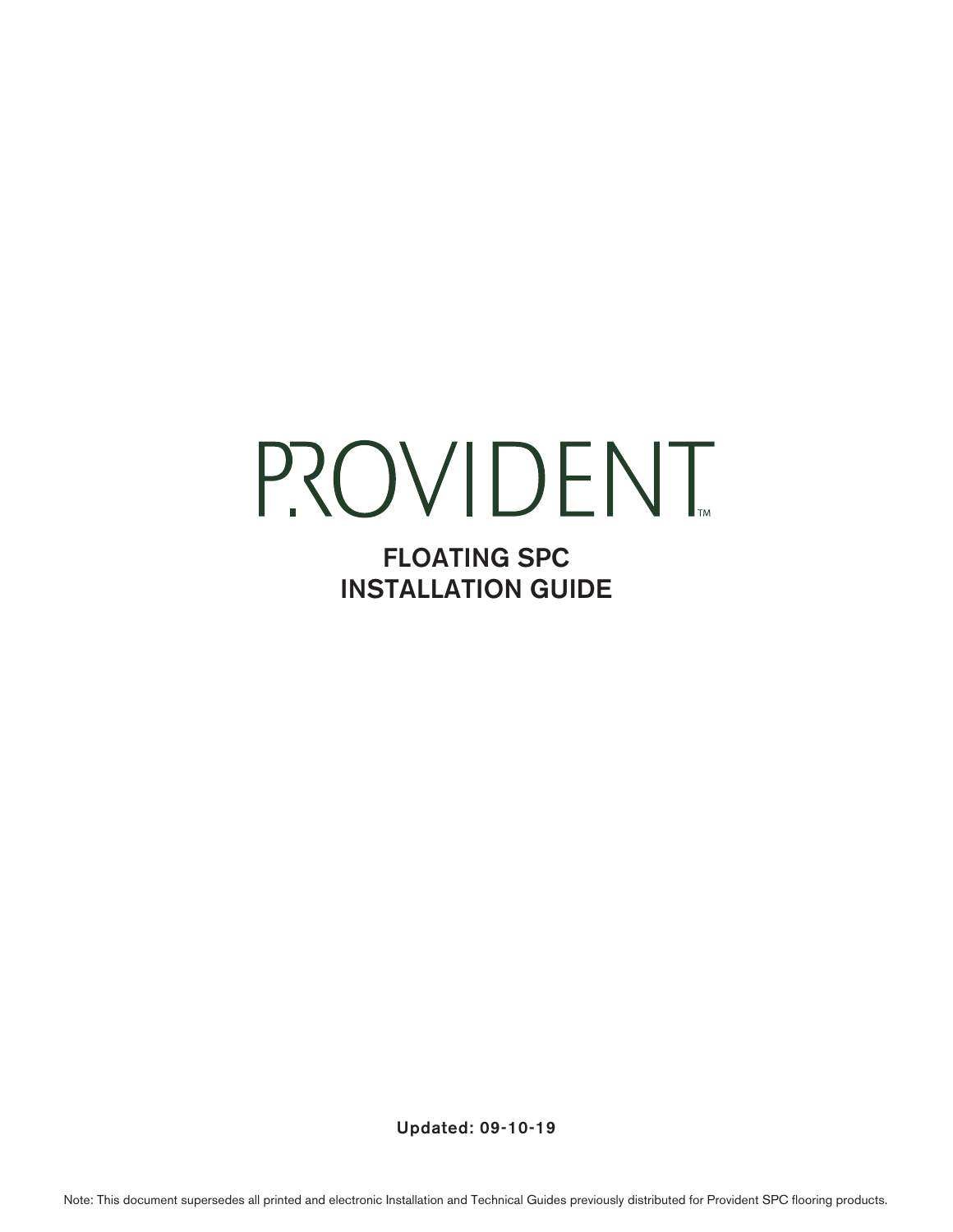# **PROVIDENT MULTI-LAYER FLOORING INSTALLATION INSTRUCTIONS**

Provident SPC flooring is intended for interior use only and is suitable for above-grade, on-grade and below-grade applications. However, it should not be installed in locations where the substrate beneath the building structure is exposed to the elements.

Provident SPC flooring is a floating floor and should be allowed to expand and contract freely. It must not be nailed, or fastened through the flooring and into the subfloor. Fill expansion spaces around potentially wet areas with premium waterproof 100% silicone sealant. Always remove standing water, pet urine and other liquids promptly.

Direct sunlight may cause Provident SPC flooring to fade or the joints to separate. Protect it from direct sunlight using window treatments or UV tinting on windows. Provident SPC flooring is not recommended for use in sunrooms.

Provident SPC flooring is a waterproof floating floor, but it should not be used to seal an existing floor from moisture. It cannot inhibit the growth of mold or prevent structural problems associated with, or caused by flooding, excessive moisture, alkalis in the subfloor, or conditions arising from hydrostatic pressure. Regardless of location, always remove standing water, urine and other liquids promptly. Moisture issues should be addressed and corrected at the job site prior to installation.

# **PRE-INSTALLATION**

## **Evaluate the Job Site**

#### **Exterior**

Damage caused by water and high humidity should be addressed prior to installing Provident SPC flooring. Examine the driveway and landscaping surrounding the building. Be sure that they slope and direct water away from the foundation. Inspect gutters, down spouts and drains for blockage. Remove clogs caused by leaves, dirt and debris, allowing runoff to flow freely away from the foundation. Check crawl spaces for cross-ventilation air vents equaling at least 1.5% per 100 square feet of floor space. Crawl spaces should measure a minimum of 18 inches high and should be insulated according to the latest building code requirements. The ground should be covered with a minimum 6-mil vapor barrier.

#### **Interior**

Moisture issues should be addressed and corrected at the job site prior to installation. Examine the installation site for leaky plumbing, including leaks from water heaters, dishwashers, washing machines, or any other water-bearing fixtures or pipes. Inspect substrates for level. They must be sturdy, sound, and flat within  $\%$ s" in a 10 foot radius without any abrupt height differences. The substrate should not slope more than 1 inch per 6 feet in any direction.

All concrete substrates must be tested for relative humidity, moisture and pH before installation begins. Test results should not exceed 85% relative humidity (RH). The Calcium Chloride Test for moisture should be no more than 8lbs per one-thousand square feet in 24 hours MVER, (Moisture Vapor Emission Rating) and pH tests for alkalinity levels should register between 7 and 9. All wood floors must be checked for moisture. Obvious signs of moisture issues include warping, peaking, degradation of the integrity of the substrate, rusted fasteners, and rusted floor registers. Even if obvious signs are not present, the material should be tested using a wood moisture meter; moisture levels should not exceed 14%.

ATTENTION: Mold and mildew grow only in the presence of moisture. Moisture issues should be addressed and corrected at the job site prior to installation. Please visit www.epa.gov/mold for information about safely preventing and removing mold, mildew and other biological pollutants.

## **Identify Your Substrate**

#### *Approved Substrates*

#### **Concrete**

Provident SPC flooring is waterproof, but moisture issues should be corrected at the jobsite before installation begins to prevent serious damage to the subfloor and surrounding structure, and to discourage the growth of mold and mildew. Concrete substrates should be prepared in accordance to the most current version of ASTM F710 (Standard Practice for Preparing Concrete Floors to Receive Resilient Flooring). Concrete substrates must be sturdy, sound, and flat within <sup>3</sup>/16" in a 10 foot radius without any abrupt height differences. The substrate should not slope more than 1 inch per 6 feet in any direction. Moisture and alkalinity tests should be performed on all concrete substrates regardless of grade level or age of slab. Perform either ASTM F2170 In-Situ Relative Humidity (RH) test or ASTM F1869 Calcium Chloride Moisture Test (MVER: Moisture Vapor Emission Rating). Perform pH test per ASTM F710 to determine alkalinity of the slab. RH Test results should not exceed 85% relative humidity. The Calcium Chloride Test for moisture should measure no more than 8lbs per one-thousand square feet in 24 hours MVER, and pH tests for alkalinity levels should register between 7 and 9. Electronic meter testing is not considered a replacement for a Calcium Chloride Test or Relative Humidity Test. All moisture tests should be conducted prior to installation to ensure that moisture is at recommended levels. Follow current ASTM F710 guidelines. It is highly recommended that substrate moisture and pH testing be conducted by an ICRI (International Concrete Repair Institute) tier 2 certified technician.

#### **Radiant Heat**

Radiant heating systems must be cast 1/2-inch below the surface of the concrete slab, and should be operating at least 2 weeks before installation. Set the temperature of the radiant heating system to 68°F 48 hours before, during, and 72 hours after installation. The temperature of the radiant heat floor may be increased gradually 72 hours after installation, but the surface temperature of the subfloor should never exceed 85°F. Contact the manufacturer of your radiant heating system for further recommendations.

#### **Plywood, OSB, Particleboard & Chipboard**

Wood substrates must be A.P.A. approved with a minimum grade of "BB" or "CC". They must be sturdy, sound, clean, dry, and flat within  $\frac{9}{16}$ " in a 10 foot radius without any abrupt height differences. The substrate should not slope more than 1 inch per 6 feet in any direction. It is recommended to perform moisture tests prior to installation to prevent serious damage to the subfloor and surrounding structure, and to discourage the growth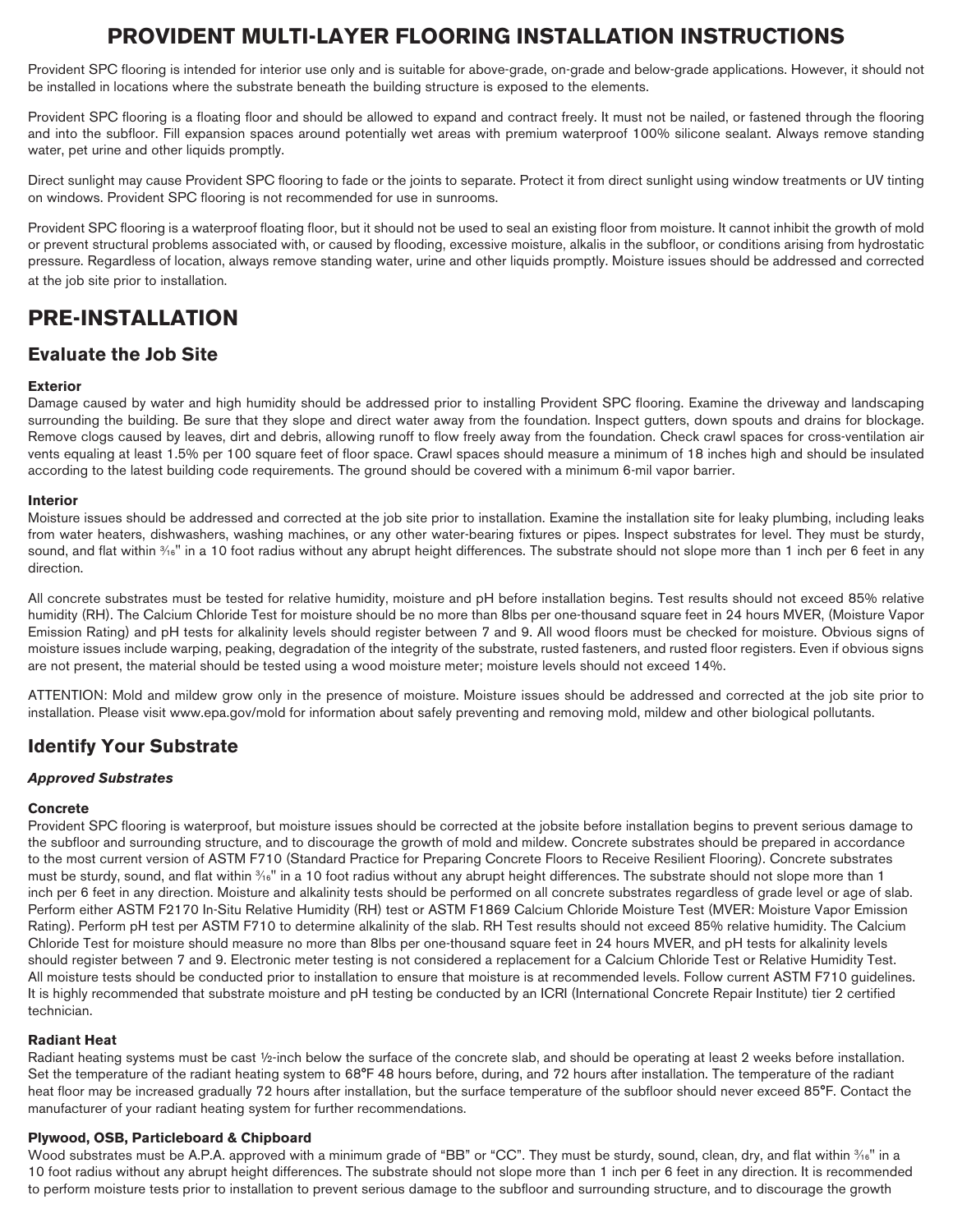of mold and mildew. Moisture readings should never exceed 14% for plywood, OSB, particleboard and chipboard substrates. If moisture readings exceed 14%, it is advisable to correct moisture issues at the jobsite before installation.

#### **Tile, Terrazzo, Asbestos Tile, Resilient Tile, Non-Cushion Sheet Vinyl, and Metal**

Existing floors must be firmly attached to the structural floor. They must be sturdy, sound, clean, dry and flat within 3 ⁄16" in a 10 foot radius without any abrupt height differences. The substrate should not slope more than 1 inch per 6 feet in any direction. When installing in commercial settings, fill in grout lines on ceramic tiles, terrazzo, quarry tiles and similar floors with cementitious leveling and patching compound.

#### *NON-APPROVED SUBSTRATES*

Remove the floors noted below and remove old adhesive before installation. Encapsulate adhesive and cutback residue.

- Carpeting/Carpet Pad
- Cushion Back Sheet Vinyl
- Engineered Hardwood Over Concrete
- Floating Floors
- Hardwood Over Concrete
- Parquet Over Concrete
- Sleeper Substrates

NOTE: Various Federal, State and Local government agencies have established regulations governing the removal of in-place asbestos-containing material. If you contemplate the removal of a resilient floor covering structure that contains (or is presumed to contain) asbestos, you must review and comply with all applicable regulations. Do not sand, dry sweep, dry scrape, drill, saw, bead blast, or mechanically chip or pulverize existing resilient flooring, backing, lining felt, asphalt "cut-back" adhesive, or other adhesive. These products may contain asbestos fibers and/or crystalline silica. Avoid creating dust. Inhalation of such dust is a cancer and respiratory tract hazard. Smoking by individuals exposed to asbestos fibers greatly increases the risk of bodily harm. Unless positively certain that the product is a non-asbestos containing material, you must presume it contains asbestos. Regulations may require that the material be tested to determine asbestos content. The RFCI's Recommended Work Practices for Removal of Resilient Floor Covering are a defined set of instructions addressed to the task of removing all resilient floor covering structures. For further information, contact the Resilient Floor Covering Institute website at www.rfci.com.

## **Prepare the Job Site**

Careful preparation is the key to outstanding results. All trades must finish before installation.

- Install permanent exterior doors and windows
- Turn on HVAC at least one week prior to installation room temperature should be maintained between 50°F 100°F at least 48 hours prior to installation.
- Allow all other trades to finish.
- Perform recommended moisture and pH tests. See the "Identify Your Substrate" section of this manual (pages 3-4) for further information about suggested tests.
- Level uneven surfaces. Fill large cracks and voids with cementitious leveling and patching compound. Substrates must be sturdy, sound, and flat within  $\frac{1}{16}$ " in a 10 foot radius without any abrupt height differences. The substrate should not slope more than 1 inch per 6 feet in any direction.
- Remove floor moldings. Quarter round and wall base should be carefully removed before installation begins. It will be used to conceal the expansion space once the job is finished.
- Fill grout lines. Refer to chart on page 6.
- Remove non-approved substrates.
- Remove or encapsulate old adhesive. Old adhesives must be scraped up and left so that no ridges or puddles are evident and all that remains is a thin, smooth film. Then, encapsulate residue.
- Undercut wood door casings. Wood door casings should be undercut so that the product will fit neatly beneath them, concealing the expansion space. Position the plank on the substrate against the door casing. Lay the handsaw flat against the scrap plank and carefully cut the door casing to the height of the plank.
- Cut around metal door casings. Do not cut metal door casings. Cut the product around them, leaving the appropriate expansion space. After installation, fill the space with a coordinating premium waterproof 100% silicone sealant.
- Clean up the job site. Remove all debris, sweep and vacuum the subfloor. Smooth, non-porous floors should be damp-mopped after vacuuming and allowed to dry thoroughly before installation. All dust must be removed prior to installation.

## **Check Run Numbers and Manufacture Date**

Locate the run number on the short end of each carton and verify that all of the material for your job is from the same run. Minor shade variations within the same run number contribute to the natural look of the product. To avoid noticeable shade variations, do not install material from different runs across large expanses.

To determine manufacture date, locate the run number on the short end of the carton. It is the eight-digit number separated by decimal points beginning with the two-digit day, then the two-digit month, and finally the four-digit year.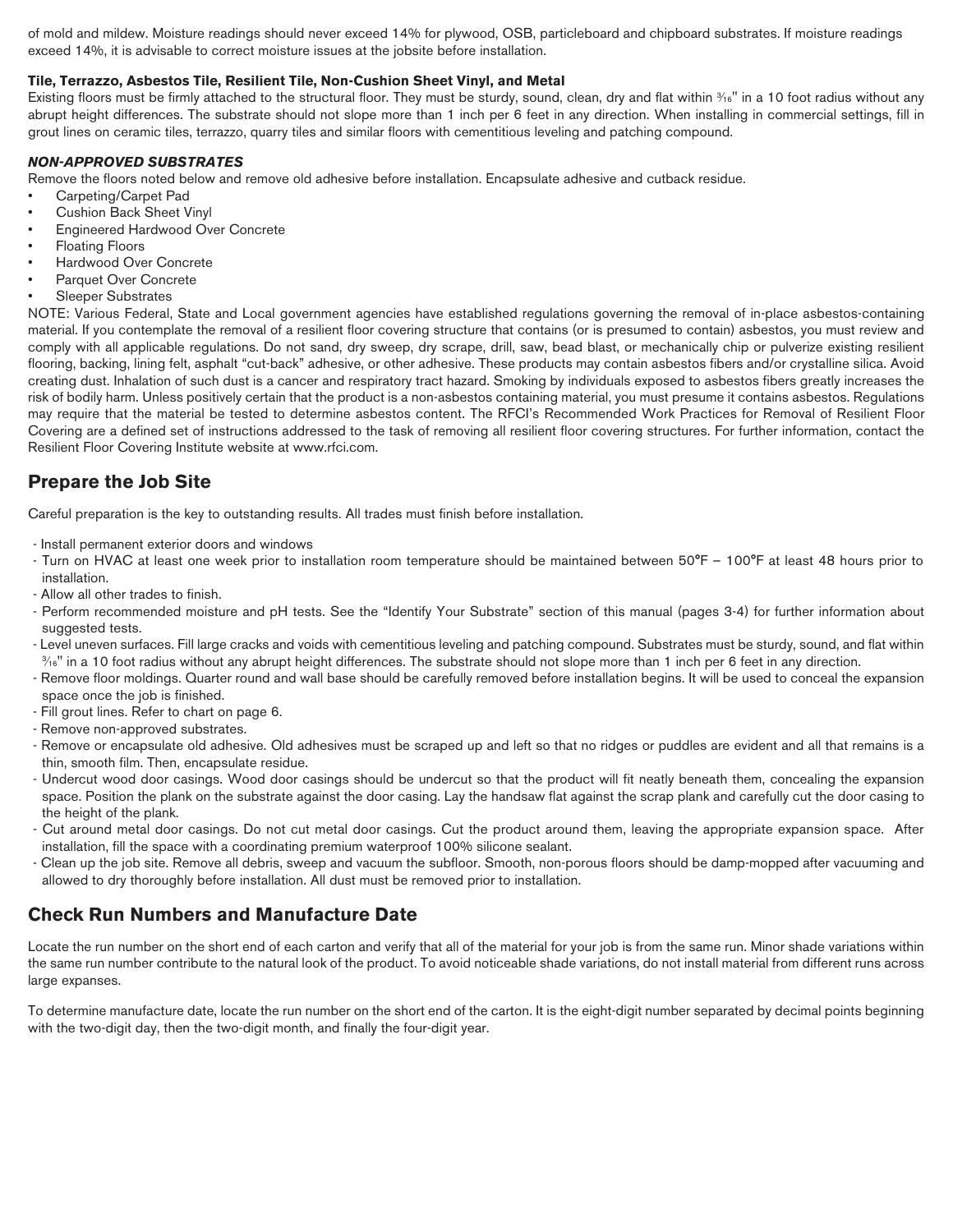## **INSTALLATION CONSIDERATIONS**

|                                                                           | <b>RESIDENTIAL</b>                                                                                                       | <b>COMMERCIAL</b>                                                                                                        |
|---------------------------------------------------------------------------|--------------------------------------------------------------------------------------------------------------------------|--------------------------------------------------------------------------------------------------------------------------|
| <b>Subfloor Flatness Tolerances</b>                                       | % <sup>3/16</sup> " in a 10 foot radius without any abrupt height<br>differences. Slope no more than 1" in 6'            | % <sup>8</sup> /16" in a 10 foot radius without any abrupt height<br>differences. Slope no more than 1" in 6'            |
| Vapor Barrier (6 mil polyfilm)                                            | Not Required                                                                                                             | Not Required                                                                                                             |
| <b>Is Underlayment (Pad)</b><br><b>Required</b>                           | No                                                                                                                       | <b>No</b>                                                                                                                |
| <b>Acclimation Requirements</b>                                           | Not Required                                                                                                             | 48 hours                                                                                                                 |
| <b>Transition Requirements</b><br>(T-Mold) for Large Spaces               | Not Required                                                                                                             | Required in rooms greater<br>than 100' in any direction                                                                  |
| <b>Transition Requirements</b><br>(T-Mold) Doorways/<br><b>Thresholds</b> | Not Required                                                                                                             | Required                                                                                                                 |
| <b>Installation Over Existing</b><br><b>Ceramic Tile Floor</b>            | Filling Grout Lines Not Required<br>(Follow Subfloor Flatness Tolerances)                                                | <b>Filling Grout Lines Required</b>                                                                                      |
| <b>Subfloor RH/MVER</b><br><b>Recommendations</b>                         | 85% RH/8 lbs MVER                                                                                                        | 85% RH/8 lbs MVER                                                                                                        |
| <b>Radiant Heat</b>                                                       | Approved - Substrate surface temperature<br>not to exceed 85° F                                                          | Approved - Substrate surface temperature<br>not to exceed 85° F                                                          |
| <b>Perimeter Expansion</b><br><b>Requirements</b>                         | 1/4" around perimeter walls & heavy fixed objects<br>such as cabinetry                                                   | %" around perimeter walls & heavy fixed objects<br>such as cabinetry                                                     |
| <b>Optimal Interior</b><br><b>Environmental Conditions</b>                | $50^{\circ}F - 100^{\circ}F / 40\% - 60\% RH$                                                                            | $50^{\circ}$ F - 100°F / 40% - 60% RH                                                                                    |
| <b>Definition of "Waterproof"</b>                                         | Structural integrity of flooring will not degrade<br>due to contact with moisture/water but is not a<br>moisture barrier | Structural integrity of flooring will not degrade<br>due to contact with moisture/water but is not a<br>moisture barrier |

# **INSTALLATION PROCEDURES**

- **1. SET SPACERS** Create the required expansion space between the perimeter planks and the wall using spacers. Place spacers equaling the thickness for required expansion between plank and wall on short and long ends of plank. Do not remove them until the installation is complete.
- **2. INSTALL FIRST PLANK** Position the first plank a few inches from the starting wall. Installation will move from left to right beginning in the left corner with tongue side of long edge facing the wall.
- **3. ESTABLISH PROPER STAGGERING** Maintain a minimum 6-inch end-joint stagger from row-to-row throughout the entire installation. Tile products should be staggered in a brick-laid pattern with stagger equal to ½ of a tile. Installation alternates back and forth between rows one and two, for the first two rows only.
- **4. FIRST PLANK OF SECOND ROW** Cut the first plank in the second row to one-third its length before installing it. Insert the long tongue edge of the plank into the long groove edge of the first plank. Make sure there are no gaps. Tap along the long groove edge using a tapping block.
- **5. SECOND PLANK OF SECOND ROW** Insert the long side, then slide the plank until the short tongue touches the short groove edge on the first plank of the second row. Tap long joint tight using the tapping block, before tapping the short joint down using the soft faced hammer.
- **6. SECOND PLANK OF FIRST ROW** Select a full plank and position the long groove edge into the tongue of the second plank in the second row. Tap long joint tight using the tapping block, before tapping the short joint down using the soft faced hammer. Repeat the same installation pattern until you reach the opposite wall and cannot install another full plank.
- **7. INSTALL THE LAST PIECES OF ROWS 1 AND 2** Cut to fit, maintaining the expansion gap. Install as before. Move the entire assembly against the spacers on the starting wall.
- **8. INSTALL REMAINING ROWS** Install the remaining material, one row after the other. Always tap the long joint tight using the tapping block, before tapping the short joint down using the soft faced hammer. Maintain the required stagger throughout the install.
- **9. INSTALL THE LAST ROW** Cut the final row of planks to fit along the wall. Use a pull bar to lock the long edges together. Do not use the pull bar on the short edges.
- **10. FINISH THE JOB** Remove spacers. Cover expansion space with quarter round or other trim, being sure not to trap or pin down the floor.